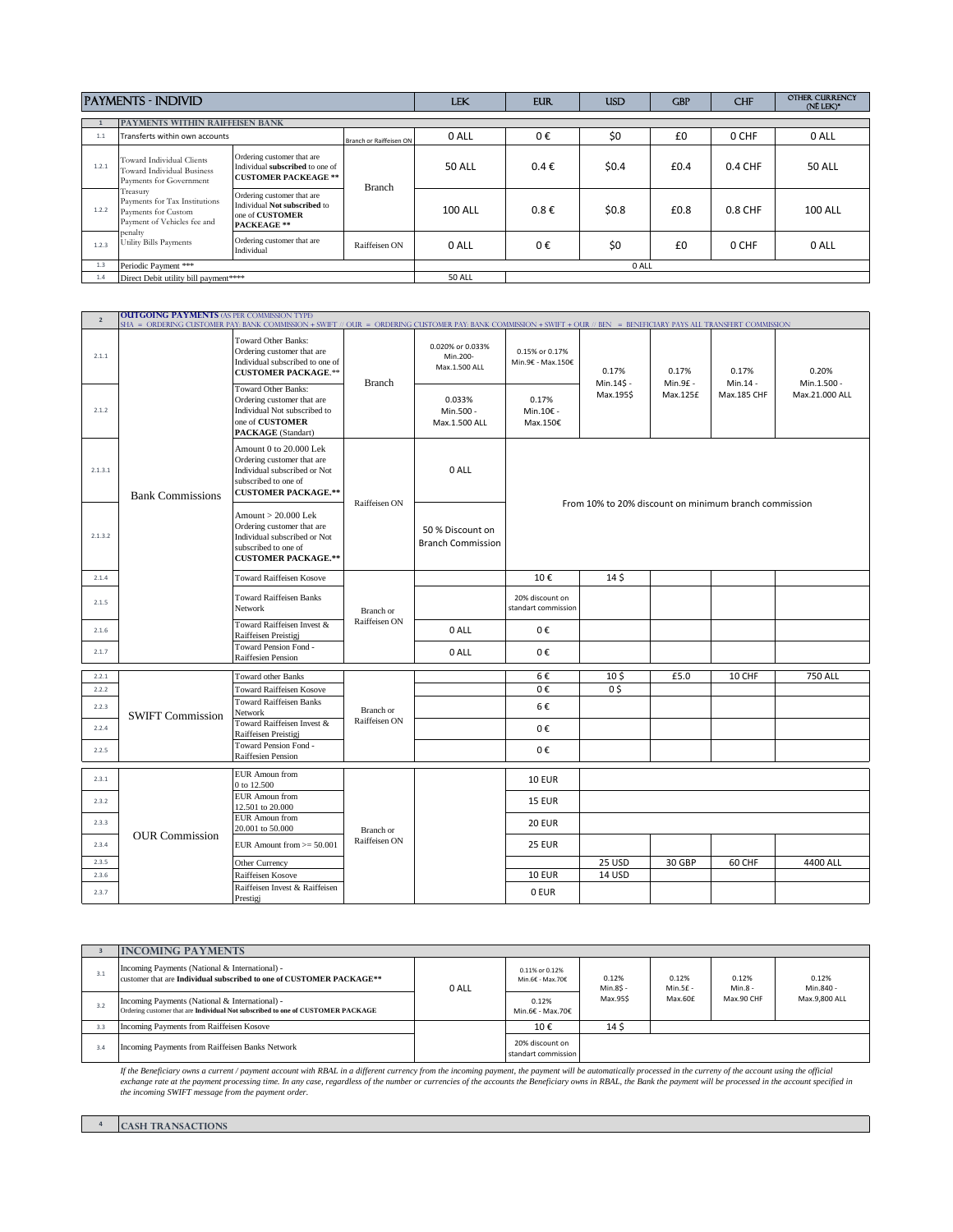| 4.1    |                                                                                                       | Amount $< 50,000$ ALL                                                                                                                                                                                                          | 50ALL                       | $0 \in$ | \$0                                                  | f(0)          | 0 CHF          | 0 ALL          |
|--------|-------------------------------------------------------------------------------------------------------|--------------------------------------------------------------------------------------------------------------------------------------------------------------------------------------------------------------------------------|-----------------------------|---------|------------------------------------------------------|---------------|----------------|----------------|
| 4.2    | Amount < 500,000 ALL<br>Cash Withdrawal<br>No Previous Notification<br>(equivalent in other currency) |                                                                                                                                                                                                                                | 0 ALL                       | 0€      | \$0                                                  | £0            | 0 CHF          | 0 ALL          |
| 4.3    |                                                                                                       | Amount > 500,000 ALL<br>(equivalent in other currency)                                                                                                                                                                         |                             |         | 1% on amount over 500.000 ALL (equiv.other currency) |               |                |                |
| 4.4    | Cash Withdrawal With Previous Notification of                                                         |                                                                                                                                                                                                                                | 0 ALL                       | 0€      | \$0                                                  | £0            | 0 CHF          | 0 ALL          |
| 4.5    | Cash Deposit on own accounts                                                                          |                                                                                                                                                                                                                                | 0 ALL                       | 0€      | \$0                                                  | £0            | 0 CHF          | 0 ALL          |
| 4.6    | Cash Deposit to Third Parties - Individual Clients                                                    |                                                                                                                                                                                                                                | <b>125 ALL</b>              | 1€      | \$1                                                  | £1            | 1 CHF          | <b>125 ALL</b> |
| 4.7    | Cash Deposit to Third Parties - Business Clients                                                      |                                                                                                                                                                                                                                | <b>200 ALL</b>              | 1.5€    | 1.5€                                                 | £1.5          | 1.5 CHF        | 200 ALL        |
| 4.8    | Cash Deposit to State Treasury                                                                        |                                                                                                                                                                                                                                |                             |         |                                                      |               |                |                |
| 4.9    | Cash Deposit to Tax Authorities                                                                       |                                                                                                                                                                                                                                |                             |         |                                                      |               |                |                |
| 4.10   | Cash Deposit for Vehicles fee and penalty                                                             |                                                                                                                                                                                                                                | <b>295 ALL</b>              | 2.5€    | \$2.5                                                | £2.5          | <b>2.5 CHF</b> | <b>295 ALL</b> |
| 4.11   | Cash Deposit for Vehicles fee and penalty - Tirana Municipality                                       |                                                                                                                                                                                                                                |                             |         |                                                      |               |                |                |
| 4.12   | Cash Deposit for Utility Bills                                                                        |                                                                                                                                                                                                                                | 0.2%                        |         |                                                      |               |                |                |
| 4.13   | Cash Deposit for Custom (valid for Customer Agency) <sup>*</sup>                                      |                                                                                                                                                                                                                                | (Min=295<br>- Max 3000 ALL) |         |                                                      |               |                |                |
| 4.14   |                                                                                                       | Cash Deposit from Walk in Customer to Third Parties - Individual Clients                                                                                                                                                       |                             |         |                                                      |               |                |                |
| 4.15   |                                                                                                       | Cash Deposit from Walk in Customer to Third Parties - Business Clients                                                                                                                                                         | <b>295 ALL</b>              | 2.5€    | \$2.5                                                | £2.5          | <b>2.5 CHF</b> | <b>295 ALL</b> |
| 4.16   | Bills / Vehicles fee.                                                                                 | Cash Deposit from Walk in Customer to State Treasury / Tax Authorities / Utility                                                                                                                                               |                             |         |                                                      |               |                |                |
| 4.17   | Cash deposits in Coins ~                                                                              |                                                                                                                                                                                                                                | <b>170 ALL</b>              |         |                                                      | 1,000 ALL     |                |                |
| 4.18.1 | (ALL currency)                                                                                        | Withdrawal of damaged bank-notes and sent for verification to Bank of Albania                                                                                                                                                  | <b>200 ALL</b>              |         |                                                      |               |                |                |
| 4.18.2 | (Foreing Currency)                                                                                    | Withdrawal of damaged bank-notes and sent for verification to banks outside country                                                                                                                                            |                             |         |                                                      | 5 % of Amount |                |                |
| 4.19   | coinage                                                                                               | Exchange of bank-notes with certain coinage with other bank-notes with different                                                                                                                                               |                             |         | 0.3% Min 150 ALL                                     |               |                |                |
|        |                                                                                                       | "Through implementation of local and European legislation on Prevention of Money Laundry and Financing of Terrorism, Raiffesein Bank as part of Raiffeisen Bank International with headquarter in Vienna, notify that for Cash |                             |         |                                                      |               |                |                |
|        |                                                                                                       | Deposit on amount $>= 50.000$ Eur (equivalent in other currency) are required justifying documents for the source of funds. If this condition is not fulfilled, Bank have the right not to accept the amount.                  |                             |         |                                                      |               |                |                |
|        |                                                                                                       | Maximum amount of cash deposit toward Custom Institution is 100.000 ALL (equivalent in other currency)                                                                                                                         |                             |         |                                                      |               |                |                |
|        |                                                                                                       | oc Cash withdrawal from own account With Notification in ALL, EUR and USD currency, will be fulfill from bank within 2 working days from date of reservation. Cash withdrawal from own account With Notification in currency   |                             |         |                                                      |               |                |                |
|        |                                                                                                       | different from ALL, EUR and USD, will be fulfill from bank after 3 working days from the date of reservations.                                                                                                                 |                             |         |                                                      |               |                |                |

|     | <b>CASH DEPOSIT ON ALBANIAN POST BRANCHES</b>                                                                                                                                                                                                                                                                                         |         |    |  |
|-----|---------------------------------------------------------------------------------------------------------------------------------------------------------------------------------------------------------------------------------------------------------------------------------------------------------------------------------------|---------|----|--|
| 5.1 | Cash deposit from Individual Bank Clients to own account                                                                                                                                                                                                                                                                              |         |    |  |
| 5.2 | Cash deposit from Individual Bank Clients toward other Individual Bank Clients                                                                                                                                                                                                                                                        |         |    |  |
| 5.3 | Cash deposit from Individual Bank Clients toward Micro Business                                                                                                                                                                                                                                                                       | 100 ALL | 1€ |  |
| 5.4 | Cash deposit from Walk in Customer toward other Individual Bank Clients <sup>1</sup>                                                                                                                                                                                                                                                  |         |    |  |
| 5.5 | Cash deposit from Walk in Customer toward Micro Business <sup>4</sup>                                                                                                                                                                                                                                                                 |         |    |  |
|     | Cash deposit service is offered in Albanian Post branches in: Shengjin, Fushe-Arrez, Belsh, Kelcyre, Rrogozhine, Polican, Maliq, Memaliaj, Delvine, Selenice, Orikum, Plazh Durres, Sukth, Voskopoje, Leskovik, Ksamil, Konisp<br>Finiq, Libohove, Levan, Peze, Preze, Vore, Petrele, Ndroq, Vau dejes, Bushat, Rubik, Milot, Fierze. |         |    |  |
|     |                                                                                                                                                                                                                                                                                                                                       |         |    |  |

ʵ "Walk in Customer" will have the possibility to make cash deposit if, already it is a registration in Raiffeisen Bank as "Walk in Customer" category

| $6\phantom{1}6$ | <b>PAYMENTS &amp; CASH DEPOSIT - OTHER</b>                                                                                 |                                                                                                                                                                                                                                                              |                      |                      |                     |                      |        |           |  |
|-----------------|----------------------------------------------------------------------------------------------------------------------------|--------------------------------------------------------------------------------------------------------------------------------------------------------------------------------------------------------------------------------------------------------------|----------------------|----------------------|---------------------|----------------------|--------|-----------|--|
| 6.1.1           | Commission for attestations or                                                                                             | Declaration for bank interest and Taxation of this<br>interes                                                                                                                                                                                                | 1000 ALL             | Ekuivalent 1,000 ALL |                     |                      |        |           |  |
| 6.1.2           | Copy of the Documents given                                                                                                | Declaration of Personal Wealth & Tax                                                                                                                                                                                                                         | 1000 ALL             |                      |                     | Ekuivalent 1,000 ALL |        |           |  |
| 6.1.3           | officialy from the Bank:                                                                                                   | For Embassies / Consulates Offices                                                                                                                                                                                                                           | 1000 ALL             |                      |                     | Ekuivalent 1,000 ALL |        |           |  |
| 6.1.4           |                                                                                                                            | <b>Other Declarations</b>                                                                                                                                                                                                                                    | 700 ALL              |                      |                     | Ekuivalent 700 ALL   |        |           |  |
|                 |                                                                                                                            |                                                                                                                                                                                                                                                              | 0.1%                 |                      |                     |                      |        |           |  |
| 6.2.1           |                                                                                                                            | Commission for ALUIZNI cash                                                                                                                                                                                                                                  | min. 300             |                      |                     |                      |        |           |  |
|                 | <b>ALUIZNI</b>                                                                                                             |                                                                                                                                                                                                                                                              | - max 2,000          |                      |                     |                      |        |           |  |
| 6.2.2           |                                                                                                                            | Commission for ALUIZNI (as per customer<br>Packeage)                                                                                                                                                                                                         | Min 50 - Max 100 ALL |                      |                     |                      |        |           |  |
| 6.3             | of state buildings                                                                                                         | Commission for acceptance of privatization securities or Vouchers for privatization                                                                                                                                                                          | 2000 ALL             |                      |                     |                      |        |           |  |
| 6.4             |                                                                                                                            | Commission for privatization securities invested in Anglo Adriatic fund                                                                                                                                                                                      | <b>150 ALL</b>       |                      |                     |                      |        |           |  |
| 6.5             | Commission for vouchers invested in Anglo Adriatic fund                                                                    |                                                                                                                                                                                                                                                              | 150 ALL              |                      |                     |                      |        |           |  |
| 6.6             | Commission for the customers who have invested in Privatization securities and<br>vouchers invested in Anglo Adriatic fund |                                                                                                                                                                                                                                                              | <b>200 ALL</b>       |                      |                     |                      |        |           |  |
| 6.7             | urbanization and integration of building without permit                                                                    | Commission for acceptance of privatization securities or vouchers for legalization,                                                                                                                                                                          | 2000 ALL             |                      |                     |                      |        |           |  |
| 6.9             | Payment commission for Austrian VISA application                                                                           |                                                                                                                                                                                                                                                              |                      |                      | Ekuivalent 15.5 EUR |                      |        |           |  |
| 6.10            | Commission for capital legalization service                                                                                |                                                                                                                                                                                                                                                              | <b>500 ALL</b>       | 4€                   | \$5                 | £4                   | 5 CHF  | 500 ALL   |  |
| 6.11            | Commission for property reevaluation tax payment                                                                           |                                                                                                                                                                                                                                                              | <b>150 ALL</b>       |                      |                     |                      |        |           |  |
| 6.12            |                                                                                                                            | Commission for the verification of different Physical Subjects that pretend the<br>heritance, but they don't dipose the pass book of the depositer or any other similar<br>document (payments from the applicants when he / she has effectuated the request) |                      | Ekuivalent 5,000 ALL |                     |                      |        |           |  |
| 6.13            | with other coinance                                                                                                        | Bank-Note or Coins Exchange with specifics coinance with other Bank-Notes or Coins                                                                                                                                                                           |                      |                      | 0.30% min. ALL 150  |                      |        |           |  |
| 6.14            | Commission for bank Vetting Certificate                                                                                    |                                                                                                                                                                                                                                                              | 2000 ALL             |                      |                     | Ekuivalent 2000 ALL  |        |           |  |
|                 |                                                                                                                            |                                                                                                                                                                                                                                                              |                      |                      |                     |                      |        |           |  |
| $\overline{7}$  | <b>OTHER COMMISSIONS</b>                                                                                                   |                                                                                                                                                                                                                                                              |                      |                      |                     |                      |        |           |  |
| 7.1             | Investigation for outgoing payments                                                                                        |                                                                                                                                                                                                                                                              | 1.000 ALL            | 20€                  | \$25                | £20                  | 25 CHF | 3.000 ALL |  |
| 7.2             | Reverse / adjustment of internal bank payments                                                                             |                                                                                                                                                                                                                                                              | <b>500 ALL</b>       | 4€                   | \$5                 | £3                   | 4 CHF  | 5.00ALL   |  |
| 7.3             | Reverse / Cancelation of outgoing payments                                                                                 |                                                                                                                                                                                                                                                              | 1.000 ALL            | 35€                  | \$40                | £25                  | 40 CHF | 4.500 ALL |  |
| 7.4             | Amendmend of instruction for outgoing payments                                                                             |                                                                                                                                                                                                                                                              | 1.000 ALL            | 40€                  | \$45                | £30                  | 45 CHF | 5.000 ALL |  |
| 7.5             | Investigation for incoming payments                                                                                        |                                                                                                                                                                                                                                                              | 600 ALL              | 20€                  | \$25                | £20                  | 25 CHF | 3.000 ALL |  |
| 7.6             | Amendmend of instruction for Incoming payment                                                                              |                                                                                                                                                                                                                                                              | 600 ALL              | 40€                  | \$45                | £30                  | 45 CHF | 5.000 ALL |  |